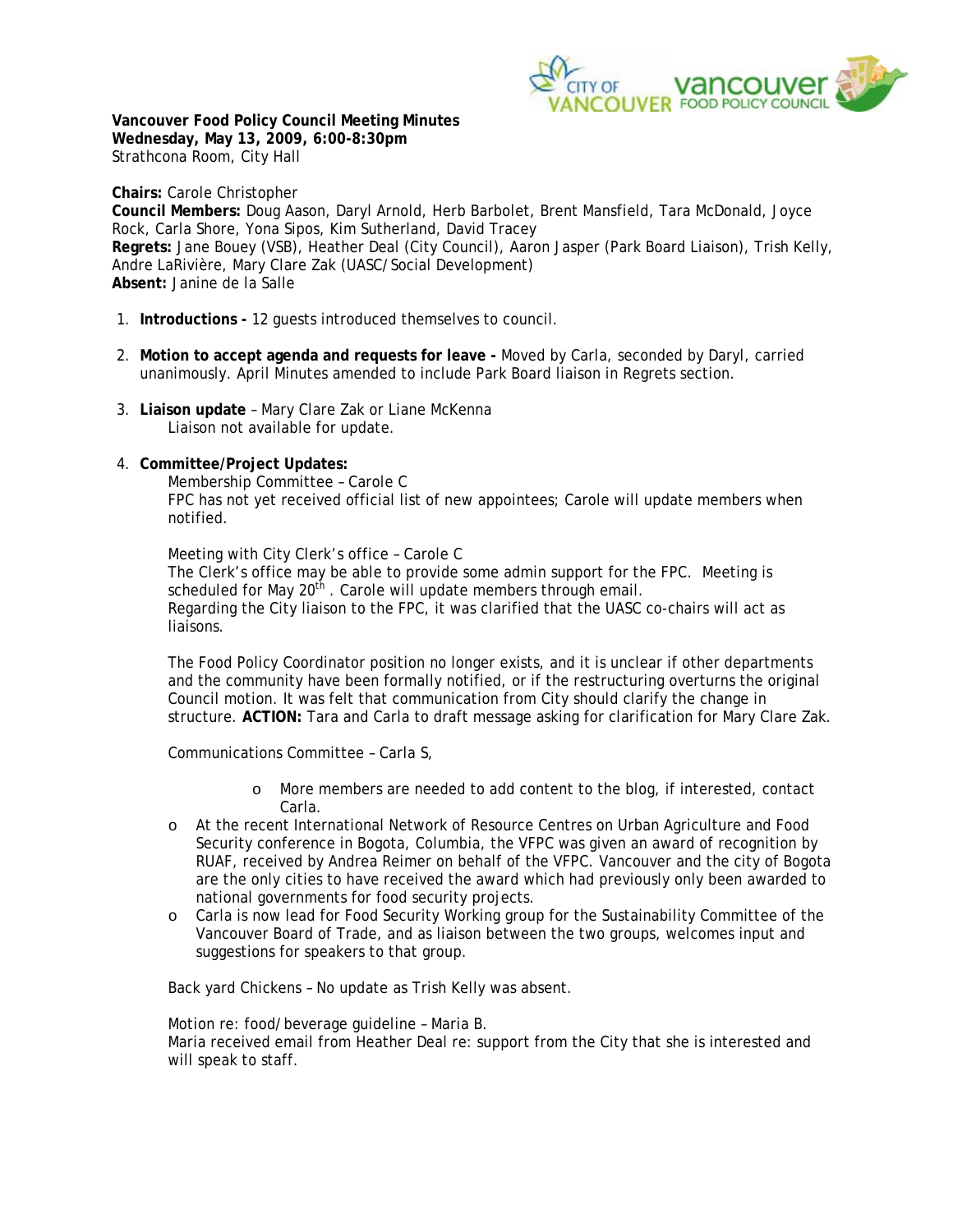5. **Community Presentation**: Eleanor Boyle, representing several local groups regarding the issue of reducing meat consumption.

Eleanor gave some background and outlined possible avenues of engagement for the FPC.

1. Issue is Important and appropriate for VFPC

Is central to FPC mandate (just and sustainable food systems). Policy issue- result of laws, policies, regulations which support and subsidize large scale producers. Many jurisdictions have begun meat-reduction initiatives (e.g. Cincinnati). Objective is to eat less meat, not become vegetarian, and to buy sustainably produced products and fits well with eating local.

- 2. Civil society network deals with this issue. Many are animal-rights, environmental, health groups are involved in the issue. These include: Humane society, Earthsave Canada, Liberation BC, BC-SPCA, Canadian Group for Ethical Treatment of food animals, David Suzuki Foundation.
- 3. VFPC could be involved in several ways

Take public position. Support local groups (lend credibility, obtain services/grants, offer expert advise, attend forums, having representative on FPC). Support or initiate something similar to 'meatless Mondays'. Make recommendation to City Council, UASC, VSB, Parks Board. Encourage dialogue through blog, website, etc.

Concern was expressed by one member that following the advice to reduce meat consumption by one meal per week would result in a reduction of 15% production and the closing of approx. 50 farms. It was clarified that no more medications have been introduced since avian flu, and that poultry farming is not subsidized.

It was proposed that a 'community dialogue session' might feature this topic. This will be given over to members who sign up to organize community dialogues. Joyce R is currently acting chair of that committee awaiting additional members.

*Handouts with background information distributed.* 

# 6. **Draft Action Plan and Budget discussion**

- Food Precincts: Janine (HB Lanarc), and the Greenest City team are working on it. Rest of committee will consult with Janine and City re: project and report to June meeting.
- Institutional Food Purchasing Plan- BCGEU is keen to move this ahead, focusing on local. Would welcome any suggestions and report. No budget implications. Andre, Brent and Janine are members on that committee. Melanie K is also listed as ex-member/volunteer. Proposed that a report from this group be scheduled for June meeting.
- The FPC has been encouraged by council to leverage funds. **ACTION:** Committee will meet to explore fundraising options – Doug, Herb, Jeff (FFCF) and report to June meeting.
- Food Secure Study – *updated documents and Baseline Report distributed*. In 2008 it became clear that there is no clear indication of how secure Vancouver is, and also, that the VFPC had not undertaken work that fulfills that part of our mandate. A committee was stuck that eventually proposed a 2+ year study of Vancouver's Food Security. In the first year they commissioned a study which is now available and forms the best research information to date on the topic. However, the study has gaps which need to be filled. The Study Committee proposes to convene a dialogue amongst several other groups working on various aspects of the topic and to clarify gaps needing further research and to undertake that research as Phase 2 of the study. Phase 2 will require \$30,000. This includes 10k for outreach, partnership, research (to coordinate work of groups working on the issue), 10k for coordinator, and 10k technology, databases, media. Last year the committee raised money from outside sources and requested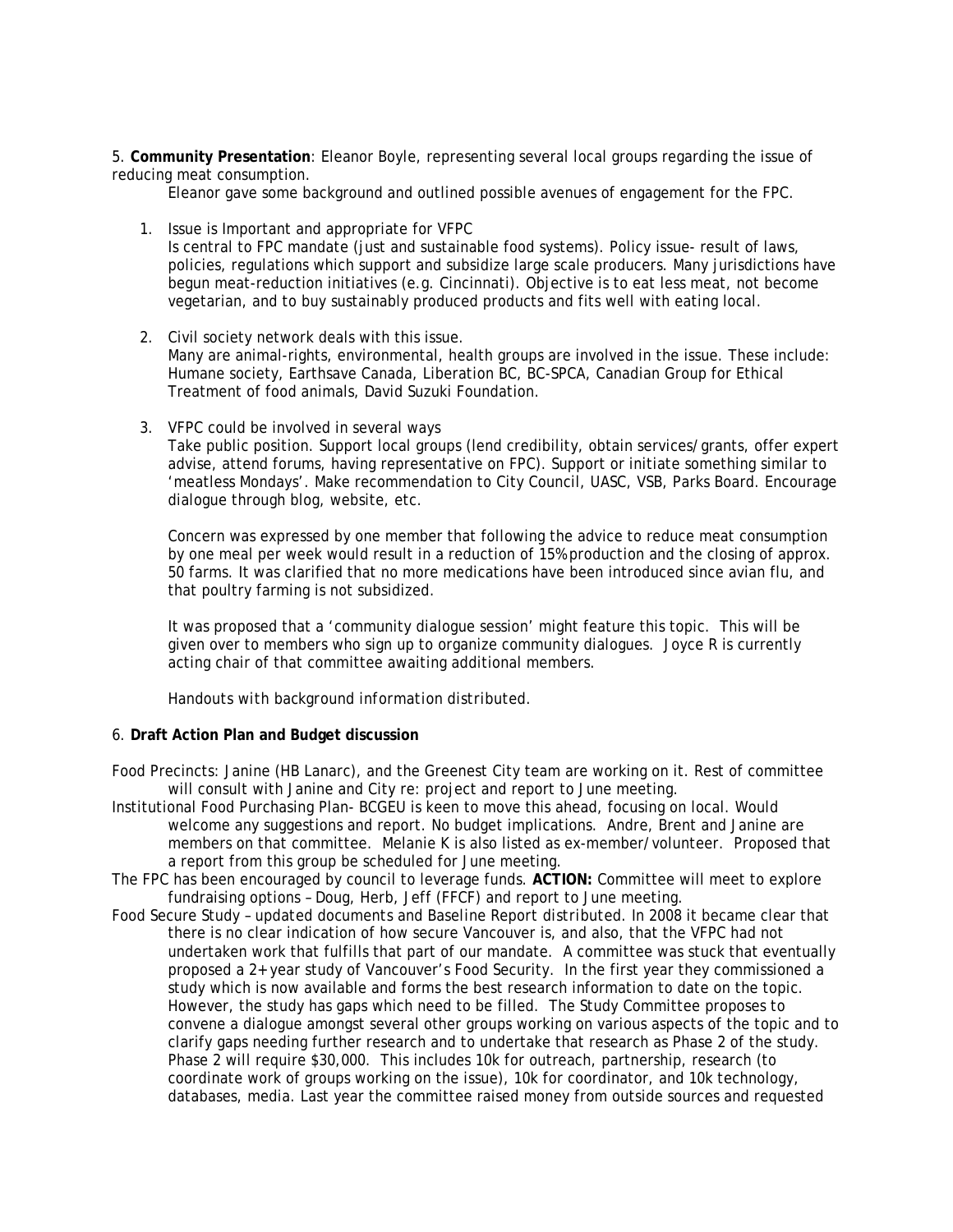\$6,000 from VFPC 2009 budget to hire a Project Coordinator who will use some of these funds to leverage more outside money.

 Online result will be interactive tracking tool (more than a database), and there was concern that 10k would not be enough to develop this; 20k was recommended. In-kind donations have been more than current budget and are not included in 30k. Suggestion to add more on food waste; could be included in definition of food security. FPC members are invited to comment on report. **ACTION** – the Committee will hire a coordinator ASAP. Request for Applications will be welcome until May 14<sup>th</sup>. Committee will report at June meeting. ACTION: Carla will recommend changes to report in order to add VFPC branding and committee will follow through as quickly as possible.

Books to Cooks initiative - good fundraising opportunity, members were encouraged to visit the store to see what books are there for review. One volunteer, Amanda McCuaig offered to do some book reviews on behalf of VFPC. Other members are asked to also step up to this plate and do a book review. Contact Herb B.

After discussion, the budget was allocated to the following categories:

| Food at meetings                  | \$1000  |
|-----------------------------------|---------|
| <b>Strategic Planning session</b> | \$2500  |
| Food Secure Study                 | \$6000  |
| Communications                    | \$750   |
| Two dialogue sessions             | \$1000  |
| Forum                             | \$2500  |
| <b>Food Precinct Development</b>  | \$500   |
| Contingency                       | \$750   |
|                                   |         |
| TOTAL                             | \$15000 |

**MOTION:** To accept budget as presented. Moved by Carla, seconded by Daryl, carried unanimously. September meeting will include 2009 budget review and budget planning for 2010.

# 7. **Other**:

Quarterly Retailers Group - David T

Engagement is necessary as retailers sell over 60% of food sales in BC. Aron Bjornsen and David Langdone (Canadian Council of Grocer Retailers) are willing to participate in a retailers group that would inform FPC about retailing issues in their sector. Another suggestion was to ask for a presentation sometime in 09'. As well it was proposed to send them the Executive Summary from the Baseline Report. Chris Hill could introduce FPC to Neptune. Sisco, Neptune are engaged in local food and are distributors. Could be idea for dialogue session and could create productive dialogue. **ACTION:** David will think thorough how to engage retailers, with help from Chris Hild. A report will be made at June meeting.

 West Coast Seed Community Gardening Initiative – Carole C West Coast Seeds have contacted Councillor Reimer with concern that the community gardening experience will not meet expectations. Would like to have partnership with FPC to create kit for those who are just starting, specifically those at the City Hall gardens. A report will be made to June meeting.

 Charitable Food Sector – Herb B IN CAMERA discussion ensued.